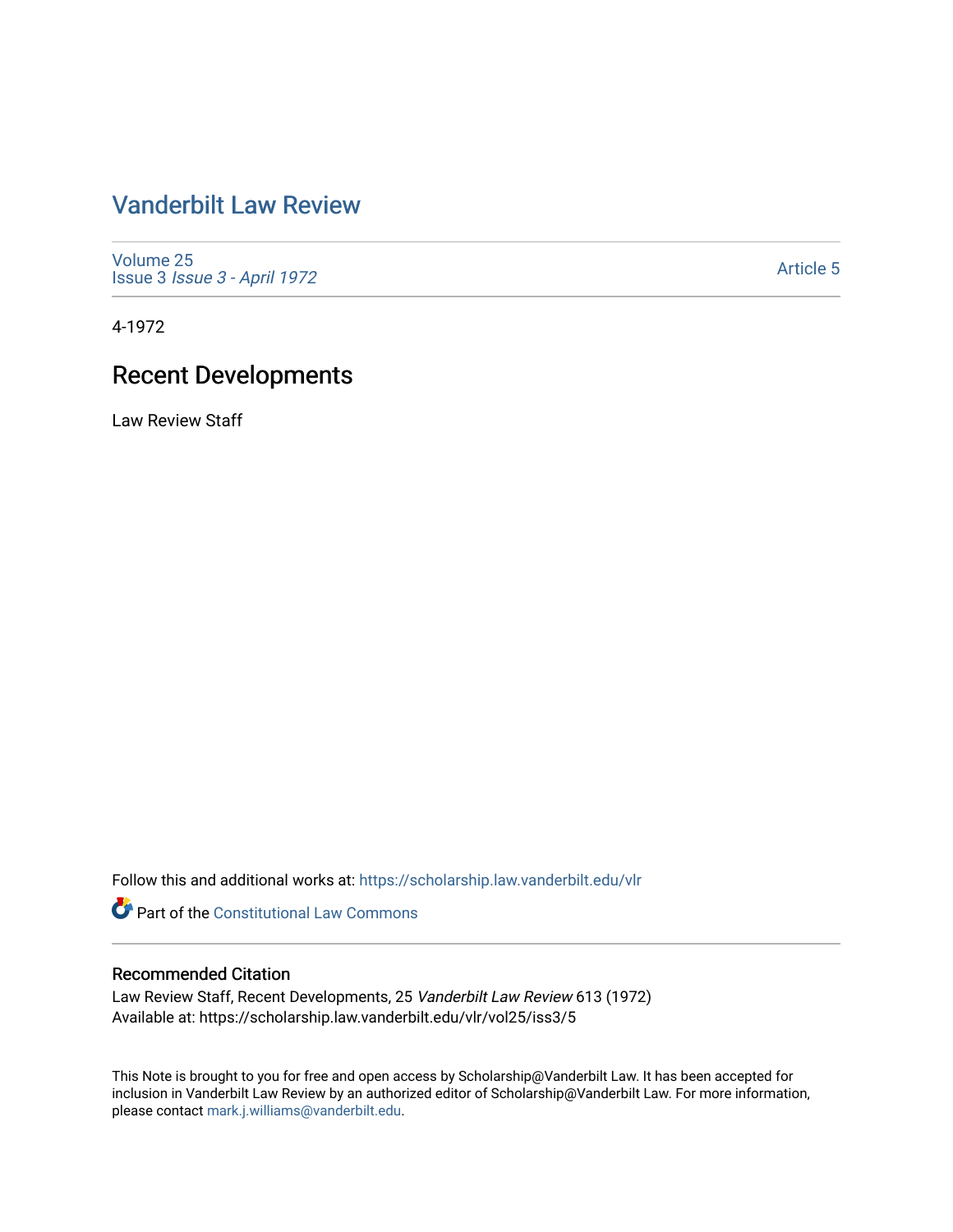# **RECENT DEVELOPMENTS**

# Due Process-Confession of Judgment Procedures Are Not Unconstitutional Per Se

#### **I.** INTRODUCTION

Confession of judgment procedures' have seldom received unrestricted legislative approval by the states<sup>2</sup>—the vast majority of jurisdictions have enacted legislation either to eliminate the practice entirely or to limit severely its **use.3** Unrestricted employment of the procedure in consumer transactions is prevalent only in the states of Pennsylvania,

2. Hopson, *Cognovit Judgments: An Ignored Problem of Due Process and Full Faith and Credit,* 29 U. **CHI.** L. REV. 111 (1961).

613

I. A warrant of attorney is "an instrument in writing, addressed to one or more attorneys therein named, authorizing them, generally, to appear in any court, or in some specified court, on behalf of the person giving it, and to confess judgment in favor of some particular person therein named, in an action of debt." BLACK'S **LAW** DICTIONARY 1757 (4th ed. 1951). Throughout this Comment, the terms "warrant of attorney" and "confession of judgment" are used interchangeably.

<sup>3.</sup> Eleven states declare such judgments void and unenforceable. **ALA. CODE** tit. 20, § 16 (1958); ARIz. **REv. STAT. ANN.** § 44-143 (1956); **FLA. STAT.** § **55.05** (1969); **GA. CODE ANN.** § 110-601 (1959); Ky. REV. **STAT. ANN.** § 372.140 (Supp. 1971); MASS. **GEN.** LAWS **ANN.** ch. 231, § 13A (1956); MISS. **CODE** ANN. § 1545 (1942); **MONT.** REV. **CODES ANN.** § 13-811 (1947); N.J. REV. **STAT.** § 2A:16-9 (1951); **TENN. CODE ANN.** § 25-201 (1955); TEX. REV. Civ. **STAT.** art. 2224 (1971). Two other states go even further and make the execution of such a clause a criminal misdemeanor. IND. **ANN. STAT.** § 2-2906 (1968); N.M. **STAT. ANN. §§** 21-9-16, 21-9- 18 (1953). Twenty-three states have either effectively abolished the use of confession of judgment or have eliminated its attractiveness by placing various procedural limitations on the practice. **ALASKA STAT.** § **09.30.050 (1962)** and **ALASKA** R. Civ. P. 57(c) **(1962); ARK. STAT. ANN.** § **29-** 301 to -303 (1948); **CAL. CODE Civ.** PRO. **§§** 1132-35 (West 1955) *as amended* (West Supp. 1968- 69); **CONN. GEN. STAT.** REV. **§§** 52-193 to -195 (1958); **IDAHO CODE ANN. §§** 10-901 to -903 (1947); IOWA **CODE §§** 676.1-.4 (1950); **KAN. STAT. ANN.** § 61-105 (19.64); **LA. CONST.** art. 7, § 44; MD. **ANN. CODE, RULE OF** PROCEDURE 645 (1947); **MINN. STAT. ANN. §§** 548.22-.23 (1947); Mo. REV. **STAT.** § 511.070-.100 (1952); 2 **NEB.** REV. **STAT. §§** 17.090-.111 (1967); **NEW** YORK **CIv.** PRAC. § 3218 (McKinney 1963); N.D.R. Civ. P. 68(c); **OKLA. STAT. ANN.** tit. 12, **§** 689-95 (1960); ORE. REV. **STAT. §§** 26.010-.130 (1961); S.C. **CODE ANN. §4** 10-1535 to -1538 (1962); S.D. **COMPILED LAW ANN. §§** 26-1 to -5 (1967); **UTAH** R. Civ. P. 58A(e) (1953); **VT. STAT. ANN.** tit. 12, § 4671 (1958); **WASH.** REV. **CODE ANN. §§** 6.60.010-.070 (1962); W. **VA. CODE ANN.** § 50-13-5 (1966). Four states, although having no general legislation on point, do prohibit confessed judgment clauses in particular situations. COLO. REV. **STAT. ANN.** § 13-16-6 (1963); ME. REV. **STAT. ANN.** tit. 9, § 3084 (1964); N.H. REV. **STAT. ANN.** § 361-A:7(VIII) **(1955);** R.I. GEN. LAWS **ANN.** § 19-25-24 (1968). The remaining states generally permit the procedure. **DEL. CODE ANN.** tit. **10,** § 2306 (1953); HAWAII REV. **STAT.** § 633-3 (1968); **ILL. ANN. STAT. ch.** 110, § 50(3) (Smith-Hurd 1968); MICH. **STAT. ANN.** § 27A.2906 (1962); OHIO REV. **CODE ANN.** § 2323.13 (Supp. 1971); **PA. STAT.** tit. 12, § 739 (Supp. 1971); VA. **CODE ANN. §4** 8- 355 (Supp. 1971) to -356 (1950); Wis. **STAT. ANN.** § 270.69 (1958); Wyo. **STAT. ANN.** § 1-309 to -313 (1957).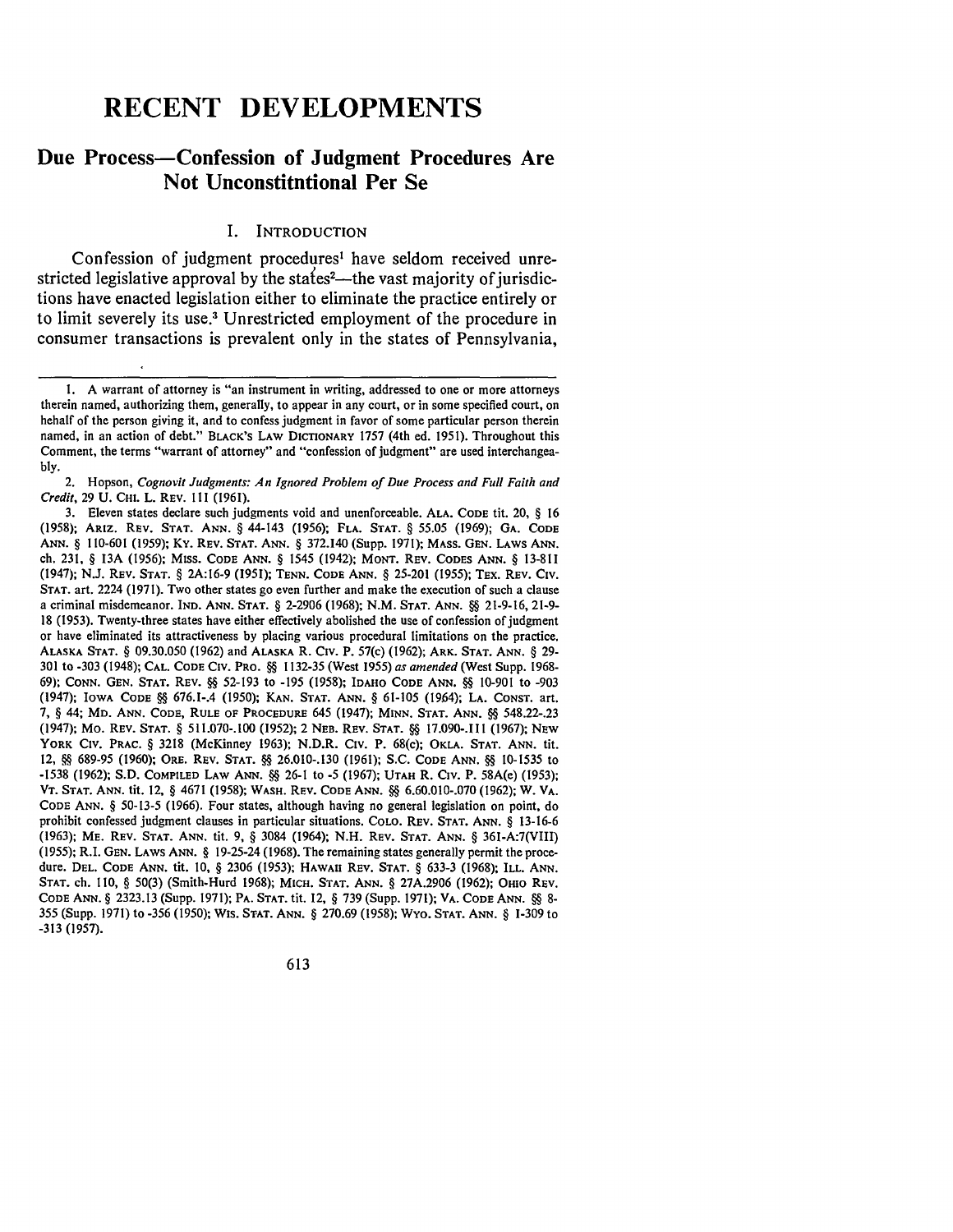Illinois and Ohio,<sup>4</sup> which account for a preponderance of the confessed judgments in the United States today.<sup>5</sup> Although the constitutional validity of cognovit notes has been questioned on numerous occasions, $\epsilon$ the Supreme Court had never addressed this issue until its recent decisions upholding the use of these devices in *D.H. Overmyer Co. v. Frick Co. <sup>7</sup>*and *Swarb v. Lennox.8* An examination of these decisions, together with judicial treatment of other areas presenting similar constitutional considerations, indicates a fundamental inconsistency in delineation of the scope of an individual's due process right to be protected in his person and property.

### II. DUE **PROCESS AND** THE PROTECTION OF PROPERTY

As early as 1876, the Supreme Court recognized that "wherever one is assailed in his person or his property, there he may defend."<sup>9</sup> In *Hovey v. Elliott,* the Court held that "due process of law signifies a right to be heard in one's defense."<sup>10</sup> The resulting doctrine—that the opportunity to be heard prior to the deprivation of a property right is a fundamental requisite of due process—has continuously been upheld by the Court." Further judicial refinements of this doctrine prescribe not only that the property owner must be afforded a hearing, but also that this hearing must be held at a meaningful time and conducted in a manner meaningful and appropriate to the nature of the particular case.<sup>12</sup> The Court has recognized, however, that under certain extraordi-

**7.** 405 U.S. 174 (1972).

8. 405 U.S. **191 (1972).**

9. Windsor v. McVeigh, **93** U.S. 274, **277 (1876)** (barring owner of real property from appearing in confiscation proceeding was unconstitutional).

**10. 167** U.S. 409, 417 (1897) (defendant may not be denied hearing as punishment for contempt).

*11. See, e.g.,* Boddie v. Connecticut, 401 U.S. 371 (1971) (due process prohibits a state from denying indigents access to its courts to dissolve their marriages solely because of inability to pay court fees); Goldberg v. Kelly, 397 U.S. 254 (1970) (due process requires a hearing prior to termination of welfare benefits); Sniadach v. Family Fin. Corp., 395 U.S. 337 (1969) (due process prohibits prejudgment garnishment of wages); Grannis v. Ordean, 234 U.S. 385 (1914) (due process requires appropriate service of process).

12. *E.g.,* Armstrong v. Manzo, 380 U.S. 545 (1965) (failure to give petitioner notice of pending adoption proceeding was violative of due process); Mullane v. Central Hanover Bank &

<sup>4. 16</sup> VILL. L. REV. **571, 573** (1971).

*<sup>5.</sup> See* Hopson, *supra* note 2, at 115; Note, *Confessions of Judgment,* 102 **U.** PA. L. **REV.** 524, 525 (1954).

*<sup>6.</sup> See, e.g.,* Osmond v. Spence, **327** F. Supp. 1349 **(D.** Del. 1971) (Delaware statutory scheme for confession of judgments held unconstitutional); Atlas Credit Corp. v. Ezrine, 25 N.Y.2d 219, 250 N.E.2d 474, **303** N.Y.S. **382** (1969) (constitutionality of Pennsylvania confession of judgment procedure questioned in a proceeding to determine whether a Pennsylvania confessed judgment should **be** given full faith and credit in New York).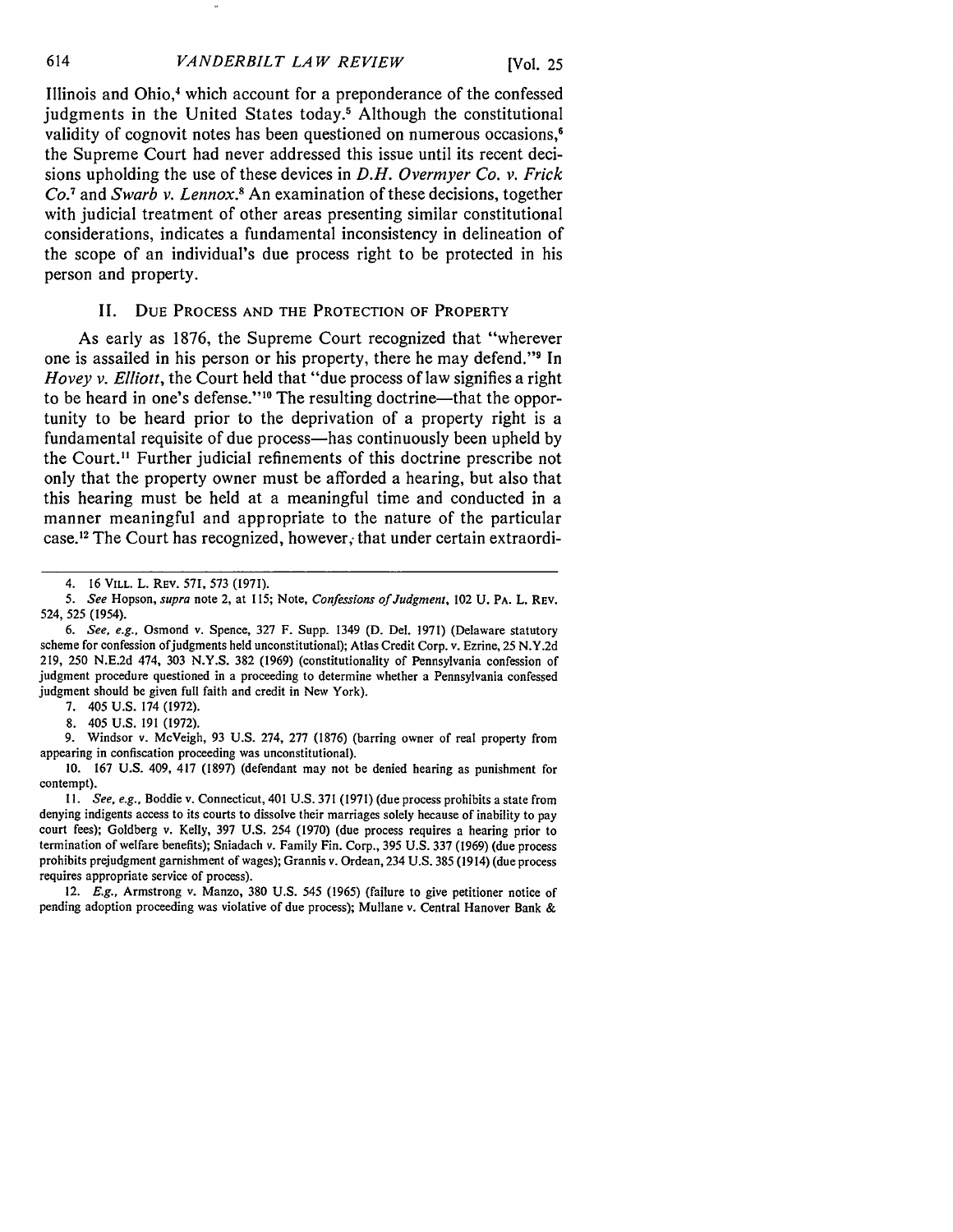nary circumstances a hearing may be postponed until after the seizure of an individual's property in order to protect a valid governmental<sup>13</sup> or creditor<sup>14</sup> interest. In other words, due process assures to each individual the right, within reasonable limits, to a meaningful opportunity to be heard before he may be deprived of a significant property interest.<sup>15</sup> This does not mean, however, that an individual cannot waive his due process right to notice and an appropriate hearing,<sup>16</sup> but rather that there exists a strong presumption against any waiver of these constitutional rights.<sup>17</sup> The Supreme Court has stated that in order for a waiver to be effective it must be an intentional relinquishment or abandonment of a known right or privilege.<sup>18</sup> Moreover, the courts may not presume acquiescence in the loss of fundamental rights, but must examine the relevant circumstances to determine whether the waiver was made voluntarily, intelligently, and with a sufficient awareness of the legal consequences." More recently, the Court has become increasingly sensitive to the hardship imposed upon individuals in lower- and middle-income groups who are deprived of property without a prior, meaningful hearing. In *Sniadach v. Family Finance Corp.,2 <sup>1</sup>*the Court held that, when no special need for immediacy exists, garnishment of wages **by** a creditor prior to a hearing violates the fourteenth amendment prohibition against the taking of property without due process of law.<sup>21</sup> Justice

Trust Co., 339 U.S. 306 (1950) (notice must be reasonably calculated, under all the circumstances, to apprise interested parties of the pendency of the action and afford them an opportunity to be heard).

13. *See, e.g.,* Cafeteria Workers Local 473 v. McElroy, 367 U.S. 886 (1961) (summary exclusion from government property without a hearing upheld when activities were of a highly classified nature); Ewing v. Mytinger & Casselberry, Inc., 339 U.S. 594 (1950) (seizure of articles dangerous to the public health without a prior hearing sustained).

14. *See, e.g.,* Fahey v. Mallonee, 332 U.S. 245 (1947) (Federal Home Loan Bank's appointment of a conservator to take charge of the affairs of a loan association without holding a hearing did not violate due process).

*15. See* Boddie v. Connecticut, 401 U.S. 371 (1971).

16. In National Equip. Rental, Ltd. v. Szukshent, 375 U.S. 311, 316 (1964), the Supreme Court said that the "parties to a contract may agree in advance to submit to the jurisdiction of a given court, to permit notice to be served by the opposing party, or even to waive notice altogether."

17. *See, e.g.,* Glasser v. United States, 315 U.S. 60 (1942) (right to counsel in a criminal case); Aetna Ins. Co. v. Kennedy, 301 U.S. 389 (1937) (right to jury trial); Ohio Bell Tel. Co. v. Public Util. Comm'n, 301 U.S. 292 (1937) (order by commission requiring telephone company to refund excess earnings).

18. Brookhart v. Janis, 384 U.S. 1, 4 (1966); Johnson v. Zerbst, 304 U.S. 458, 464 (1938).

- 19. Brady v. United States, 397 U.S. 742 (1970).
- 20. 395 U.S. 337 (1969).

21. Never before had the Court held that due process requires a prior hearing even when the restrictions on the use of the property are relatively brief and an eventual hearing is guaranteed. *See The Supreme Court, 1968 Term,* 83 HARV. L. REv. 60, 113 (1969).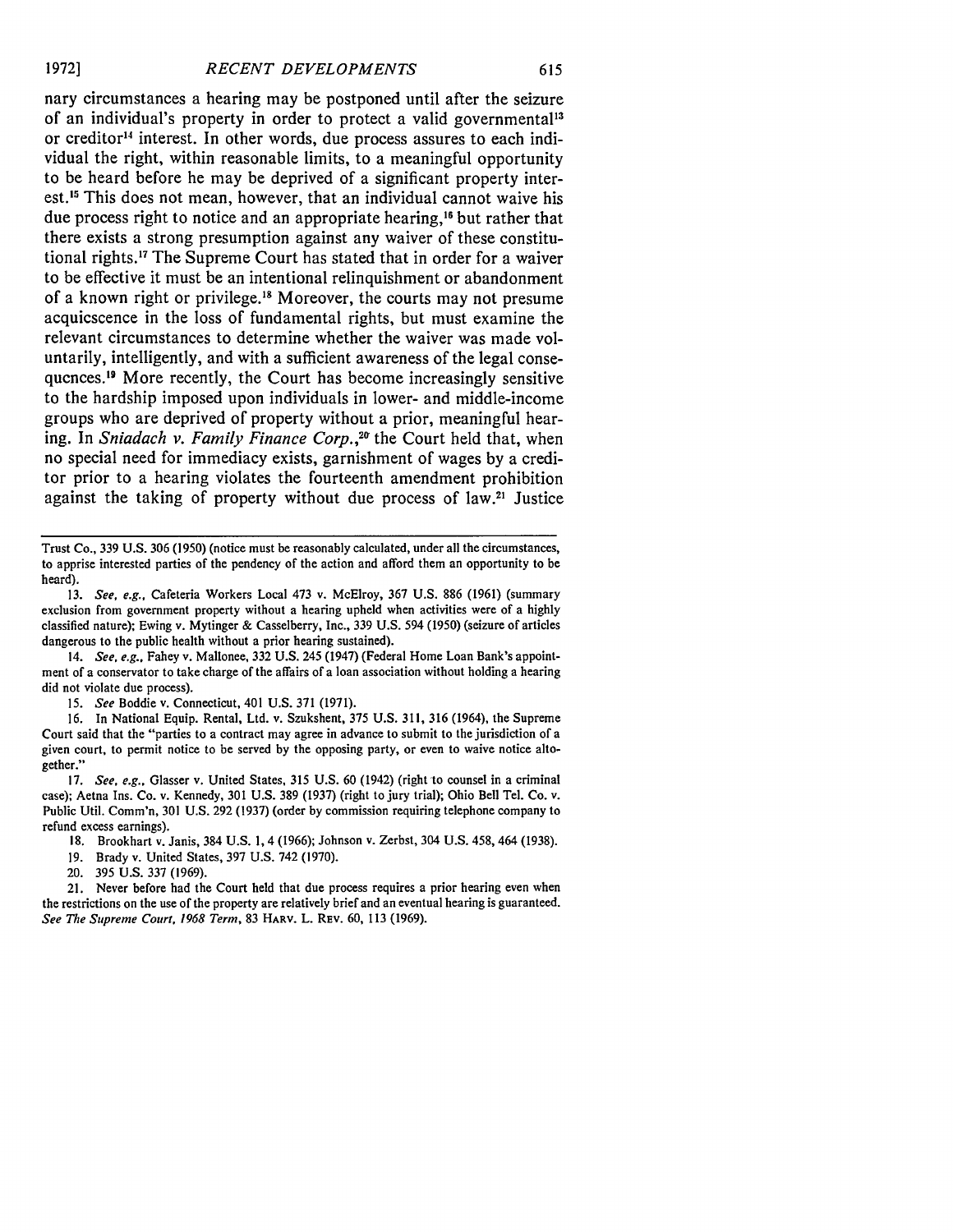Douglas, speaking for the Court, was careful not to assert the absolutist proposition that any interference with an individual's property prior to judgment is necessarily violative of the due process clause; he reasoned, rather, that when no paramount state or creditor interest is present and when the debtor is readily subject to the in personam jurisdiction of the state courts, the due process clause mandates that he be afforded an opportunity for a hearing before his wages may be taken. $22$  Further support for the proposition that this kind of prejudgment garnishment cannot be constitutionally tolerated was drawn from the categorization of wages as "a specialized type of property presenting distinct problems in our economic system,"<sup>23</sup> and the recognition of the substantive evils inherent in any type of wage garnishment procedure.<sup>24</sup> A similar concern regarding the hardships that may be inflicted upon the poor when they are deprived of significant property interests without notice and an opportunity to be heard was evidenced in *Goldberg v. Kelly,25* which held that due process requires that recipients of welfare benefits be afforded evidentiary hearings before these benefits may be terminated, regardless of the availability of procedures for full hearings following benefit termination.26 The Court engaged in a balancing process and concluded that the individual's interest in retaining his welfare benefits until an impartial hearing on the issue can be held outweighs the government's interest in summary action.<sup>27</sup>

Prior to the *Overmyer* and *Swarb* decisions, the Supreme Court had decided only two cases that concerned confession of judgment provisions in cognovit notes. In both, rather than examining the constitutionality of the procedure under the due process clause, the Court rested its decision upon the full faith and credit clause.<sup>28</sup> At least one state court, however, has inquired whether confession of judgment procedures violate the due process clause. In *Atlas Credit Corp. v. Ezrine*,<sup>29</sup> the

24. A number of prejudgment garnishment claims are fraudulent. Moreover, the procedure gives a creditor considerable leverage over a wage-earner and, as a practical.matter, may deprive a wage-earning family of access to the necessities of life. *See* 68 MICH. L. REv. 986 (1970).

28. National Exchange Bank v. Wiley, 195 U.S. **257** (1904) (the Ohio court was without jurisdiction to enter judgment in favor of the bank since the bank was not the holder of the note; therefore the Ohio judgment was not entitled to full faith and credit); Grover & Baker Sewing Mach. Co. v. Radcliffe, 137 U.S. 287 (1890) (since the warrant of attorney authorized only an attorney to confess judgment, the Pennsylvania judgment entered by a prothonotary was invalid and not entitled to full faith and credit).

29. 25 N.Y.2d 219, 250 N.E.2d 474, 303 N.Y.S.2d 382 (1969).

<sup>22.</sup> **395** U.S. at 339.

<sup>23.</sup> *Id.* at 340.

<sup>25. 397</sup> U.S. 254 (1970).

<sup>26.</sup> *Id.* at 261.

<sup>27.</sup> *Id.* at 266.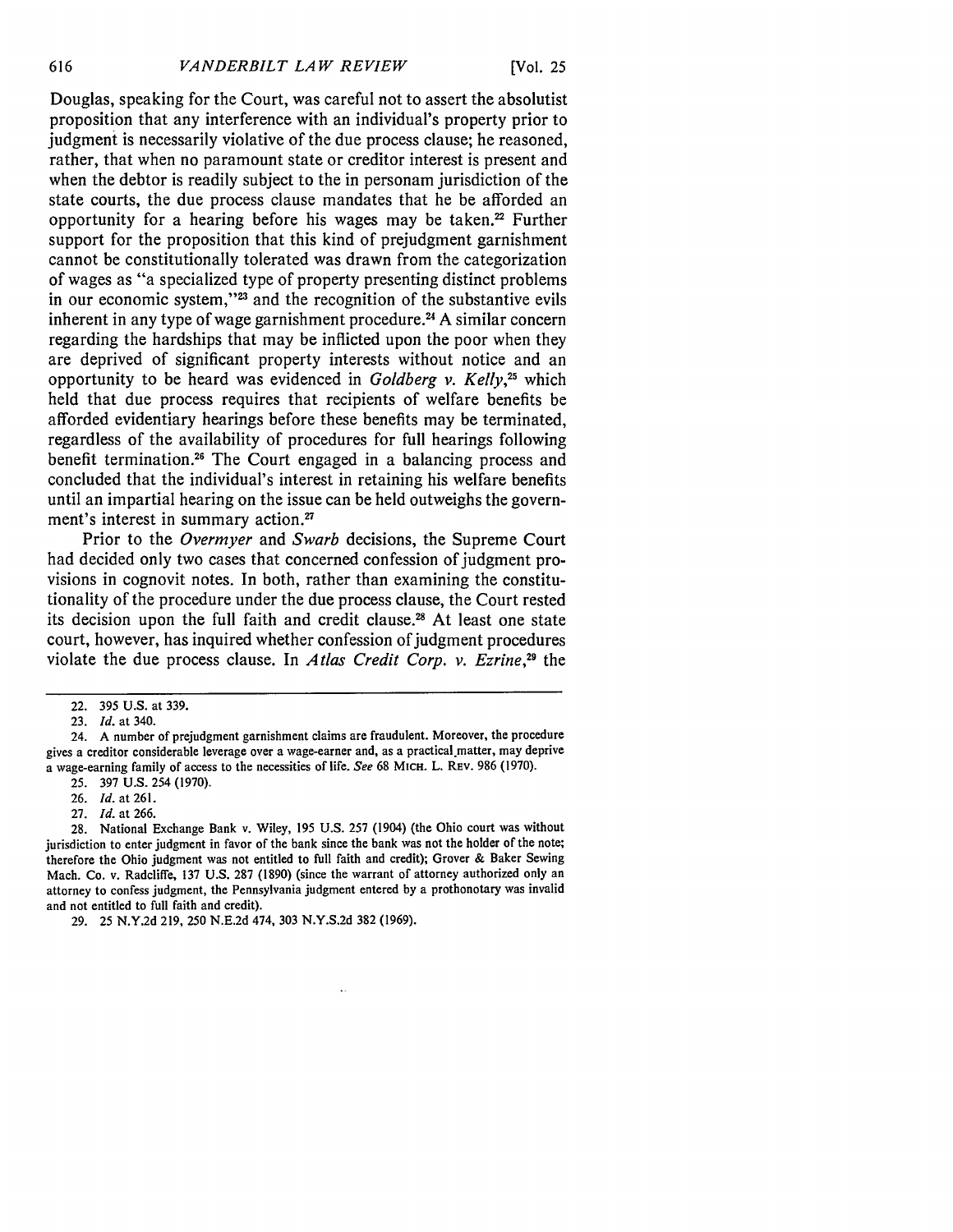Court of Appeals of New York held that enforcement of a judgment entered pursuant to an unlimited warrant of attorney that permitted entry of judgment by confession anywhere in the world is violative of due process **. 3** The majority opinion intimated that the warrant of attorney would have posed no constitutional problem had it authorized confession in only one state, $31$  but that the provision allowing entry of judgment anywhere in the world was too broad to satisfy due process requirements.<sup>32</sup> In a recent federal district court decision that examined the constitutionality of the Delaware confession of judgment statute, the court was not concerned with the situs of the confessed judgment, but rather directed its inquiry toward whether the statutorily prescribed method infringed upon plaintiff's right to notice and hearing before judgment could be entered against him. The court concluded that this statutory scheme was unconstitutional because it failed to require notice and hearing before the entry of judgment and provided no method for judicially determining whether a particular debtor knowingly and intelligently signed the judgment note and waived his fourteenth amendment rights.<sup>33</sup> Moreover, the opinion stated that the mere signature of a debtor on a judgment note does not overcome the strong presumption against waiver of constitutional rights and that in the case before the court, the creditors had failed to sustain their burden of proving that the debtors understood the legal consequences of signing the notes containing the waiver provisions.<sup>34</sup>

### III. D.H. OVERMYER CO. v. FRICK **CO.3 <sup>5</sup>**

In *Overmyer,* petitioner, a warehousing corporation, sought to obtain an order vacating a judgment confessed against it in an Ohio court<sup>36</sup> pursuant to a confession of judgment provision contained in a note payable to respondent corporation. Petitioner had inserted the confession of judgment clause in the note in consideration for respondent's granting it additional time in which to pay a debt owed under a construction contract. The Supreme Court held that petitioner, in its

- 33. Osmond v. Spence, 327 F. Supp. 1349 (D. Del. 1971).
- 34. *Id.* at 1359.
- 35. 405 U.S. 174 (1972).

36. The Ohio confession of judgment procedure is set forth in **Onto** REV. **CODE ANN.** § 2323.13 (Supp. 1971).

<sup>30.</sup> The court also held that cognovit judgments are not judicial proceedings within the meaning of the full faith and credit clause; therefore, a New York court need not enforce a cognovit judgment obtained in Pennsylvania, since the enforcement of that judgment would conflict with New York public policy.

<sup>31.</sup> *See 45* N.Y.U.L. REV. 367 (1970).

<sup>32.</sup> *See 56* VA. L. REV. *554* (1970).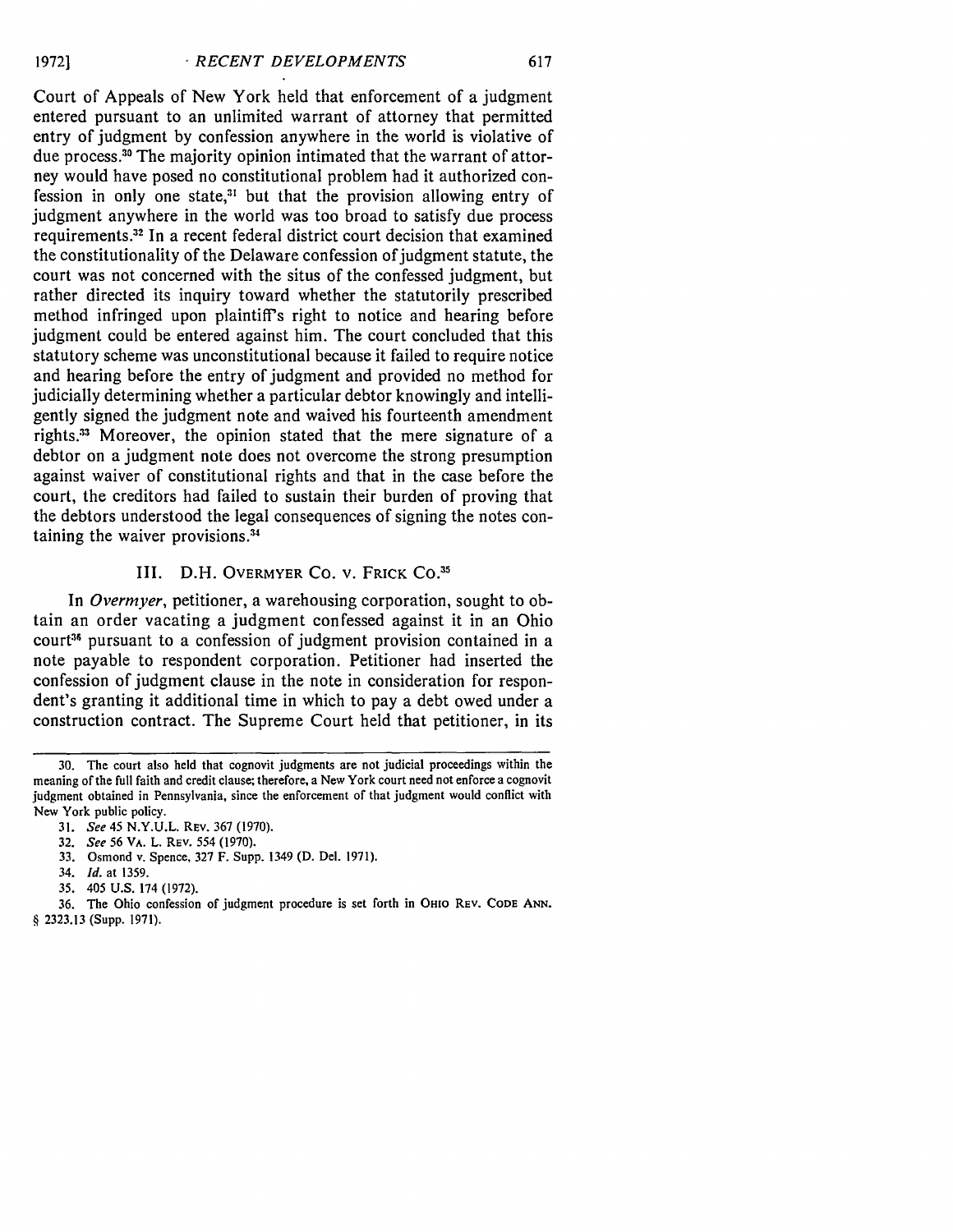[Vol. **25**

execution and delivery of the note, voluntarily, intelligently, and knowingly waived the rights it would have otherwise possessed to prejudgment notice and hearing. Although it recognized that courts are not to presume acquiescence in the loss of fundamental rights, the Court stated that the due process rights to notice and hearing prior to a civil **judg**ment may be waived. Justice Blackmun, writing for the Court, emphasized that petitioner was a corporation, as opposed to an individual, and the case involved neither a disparity of bargaining power nor an adhesion contract. The Court further noted that petitioner had never contended that it was unaware of either the existence or the legal significance of the cognovit provision, and that it specifically had included this provision in the note in return for substantial consideration. Furthermore, the Court found that Overmyer was not rendered defenseless **by** executing the judgment note, since in Ohio the judgment court may vacate its judgment upon a showing of a valid defense. In its summation, the majority opinion emphasized that cognovit clauses do not violate the due process clause per se, that under certain circumstances these provisions may serve a useful and proper purpose in the commercial world, and that the instant holding should not be viewed as controlling precedent for other cases arising in different factual settings.<sup>37</sup>

### IV. SWARB V. LENNOX<sup>38</sup>

In *Swarb,* appellants, on behalf of a class consisting of all Pennsylvania residents who had signed consumer financing agreements or lease contracts containing cognovit provisions authorizing confessed **judg**ments in Philadelphia County, sought to have the Pennsylvania rules and statutes providing for confession of judgment<sup>39</sup> declared unconstitutional.<sup>40</sup> The district court declared the Pennsylvania procedure un-

**<sup>37.</sup>** Mr. Justice Douglas, in a concurring opinion, noted ihat, although trial judges traditionally have enjoyed wide discretion in vacating confessed judgments, the Ohio Supreme Court has placed certain restrictions on the exercise of a judge's discretion in opening confessed judgments. 405 U.S. at 189 (Douglas, J., concurring). In Livingstone v. Rebman, 169 Ohio St. 109, 158 N.E.2d 366 (1959), the Ohio Supreme Court established the principle that a confessed judgment should be opened if the debtor is able to present evidence sufficient to constitute a jury question.

<sup>38. 405</sup> U.S. 191 (1972).

<sup>39.</sup> The Pennsylvania confession of judgment procedure is set forth in PA. **STAT. tit.** 12, § 739 (Supp. 1971).

<sup>40.</sup> Appellants alleged that the Pennsylvania procedure deprived class members of procedural due process in the denial of notice and hearing before the entry of judgment, since the signing of the cognovit contract was not an intelligent and voluntary waiver of those rights. Appellants also alleged that this procedure violated the equal protection clause, since the only recourse against the recorded judgment-an action to strike or to open the judgment-is costly and burdensome to low-income consumers.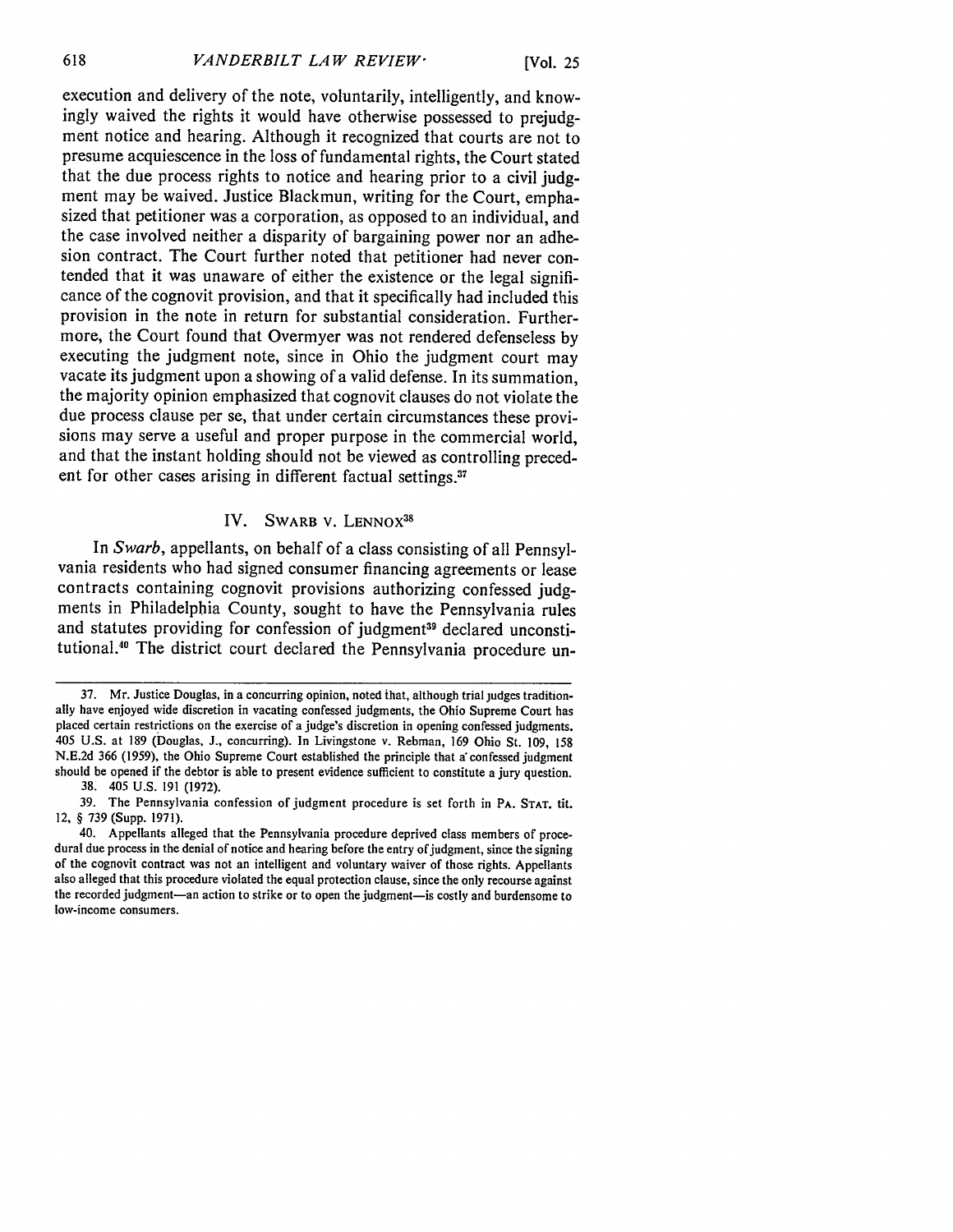**19721**

constitutional only as it applied to those Pennsylvania residents signing cognovit provisions in consumer sales or financing transactions who earn less than **10,000** dollars annually." From this judgment, the consumers appealed,<sup>42</sup> contending that the district court erred in limiting its holding of unconstitutionality to the Pennsylvania procedure as applied to individuals earning less than **10,000** dollars a year. The Supreme Court rejected the consumers' contention and held that in light of *Overmyer,* the Pennsylvania confession of judgment procedure is not unconstitutional per se, since it is possible that, under appropriate circumstances, a cognovit debtor might be held effectively and legally to have waived his due process rights to prejudgment notice and hearing. Despite the *Overmyer* Court's warning that its decision should not be used as controlling precedent in situations involving adhesion contracts, bargaining power disparity, or absence of valid consideration for the cognovit provisions, the Court in *Swarb* concluded that the one-sided appeal before it did not present an appropriate occasion for delineating the impact and effect of *Overmyer* upon the Pennsylvania confession of judgment procedure. Finally, the majority was careful to point out that its affirmance of the district court's decision on the issue of whether the Pennsylvania system was unconstitutional on its face<sup>43</sup> should not be taken to imply approval of other aspects of the lower court's opinion that were not raised on appeal.<sup>44</sup>

#### V. **CONCLUSION**

The *Overmyer* and *Swarb* decisions appear to indicate the Supreme Court's attitude that, although confession of judgment provisions are not constitutionally improper per se, execution of confessed judgments

<sup>41. 314</sup> F. Supp. 1091 (E.D. Pa. 1970). In essence, the district court determined that the Pennsylvania system does comply with due process if there has been an understanding and voluntary waiver of due process rights **by** the debtor, but the court said that it would be presumed that there was no such intentional waiver of known rights **by** consumers earning less than \$10,000 annually.

<sup>42.</sup> The Commonwealth of Pennsylvania and the intervening finance companies did not cross-appeal. The Pennsylvania Attorney General's office, instead of pursuing its traditional role of defending the Commonwealth's legislation, joined the appellants in urging that the Pennsylvania confession of judgment system is constitutionally invalid on its face.

<sup>43.</sup> Mr. Justice White, in a concurring opinion, argued that the Court has no jurisdiction to examine that portion of the district court's judgment from which no appeal or cross-appeal was taken. He did believe, however, that the appellees were free to support that part of the judgment which was in their favor with arguments that were presented in the court below and rejected by the district court in arriving at an adverse judgment on other aspects of the case.

<sup>44.</sup> Mr. Justice Douglas, dissenting in part, believed that the Court should have undertaken a specific delineation of the standards required in applying the **Overmyer** rationale to the Pennsylvania confession of judgment procedure.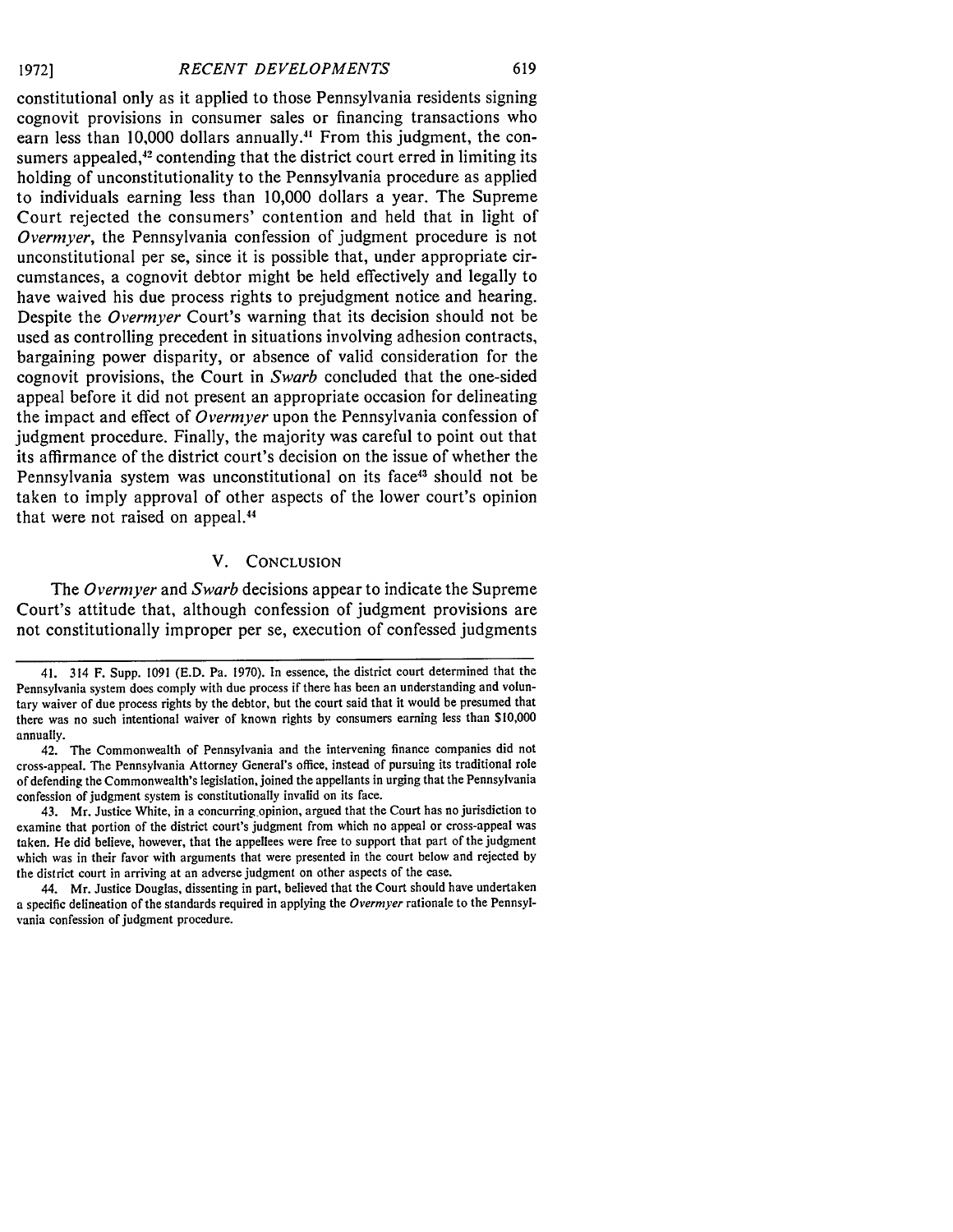without appropriate procedural safeguards is constitutionally suspect. These decisions indicate further that courts should proceed on a caseby-case basis after judgment has been confessed to determine whether the debtor adequately understood that he had relinquished his constitutional rights. The practical effect of this development is to relegate the issue of whether there was a voluntary and intelligent waiver of due process rights in a given case to the mere status of a claim **by** the debtor in his petition to open the judgment.<sup>45</sup> Thus, the evils and harshness of the procedure, particularly as applied to low-income consumers, remain. The debtor must bear the expense of attorneys' fees and court costs, the hardship resulting from loss of his property, and the burden of proving that he did not voluntarily and intelligently waive his right to notice and hearing.46 Furthermore, the injustices inherent in a procedure that provides for the entry of judgment without prior notice or hearing are not cured simply because it is possible theoretically for the consumer to file a petition to open or to strike the judgment.<sup>47</sup> It is more difficult for a debtor who has had a judgment confessed against him to obtain relief through either of these procedures than if he were afforded a hearing prior to the entry of judgment.<sup>48</sup> A motion to strike the judgment will be sustained only if defects appear on the face of the record.<sup>49</sup> **A** petition to open the judgment is addressed to the sound discretion of the court,<sup>50</sup> and the proceeding is essentially equitable in nature,<sup>51</sup> with relief as a matter of grace and not of right. Moreover, in spite of the presumption against the waiver of constitutional rights and the established policy that the creditor must sustain the burden of proving that a debtor made a voluntary waiver, the debtor, in petitioning the court to open a judgment, has the burden of convincing the court of the appropriateness of such action,<sup>52</sup> and reversal of the trial court's decision on the petition will be granted only in instances involving a clear abuse

47. *See* 49 **TEXAS** L. **REV. 169 (1970).** *See also* Goldberg v. Kelly, **397 U.S.** 254 **(1970);** Sniadach v. Family Fin. Corp., **395 U.S. 337 (1969);** Griffin v. Griffin, **327 U.S.** 220 (1946).

48. *See* note 4 *supra.*

**50.** Patton v. Pyle, **52** Del. 210, **155 A.2d 55 (1959).**

**52.** Ahrens v. Goldstein, **376** Pa. 114, 102 **A.2d** 164 **(1954).** In Pennsylvania, the debtor must carry the burden of convincing the court of the merit of his position to open the judgment solely through the use of depositions. PA. R. Civ. P. **209.** In Ohio, the courts have lessened to some extent the debtor's burden of proof. In Livingstone v. Rebman, **169** Ohio St. **109, 158 N.E.2d 366 (1959),** the court held that the confessed judgment may be opened if the debtor poses a jury question.

*<sup>45.</sup> See* **75 DICK.** L. **REV. 169, 180 (1970).**

*<sup>46.</sup> Id.*

<sup>49.</sup> *See, e.g.,* Lipshutz v. Plawa, **393** Pa. **268,** 141 **A.2d 226 (1958);** Century Credit **Co. v.** Jones, **196** Pa. Super. 210, **173 A.2d 768 (1961).**

**<sup>51.</sup>** Roche v. Rankin, 406 Pa. **92, 176 A.2d 668 (1962).**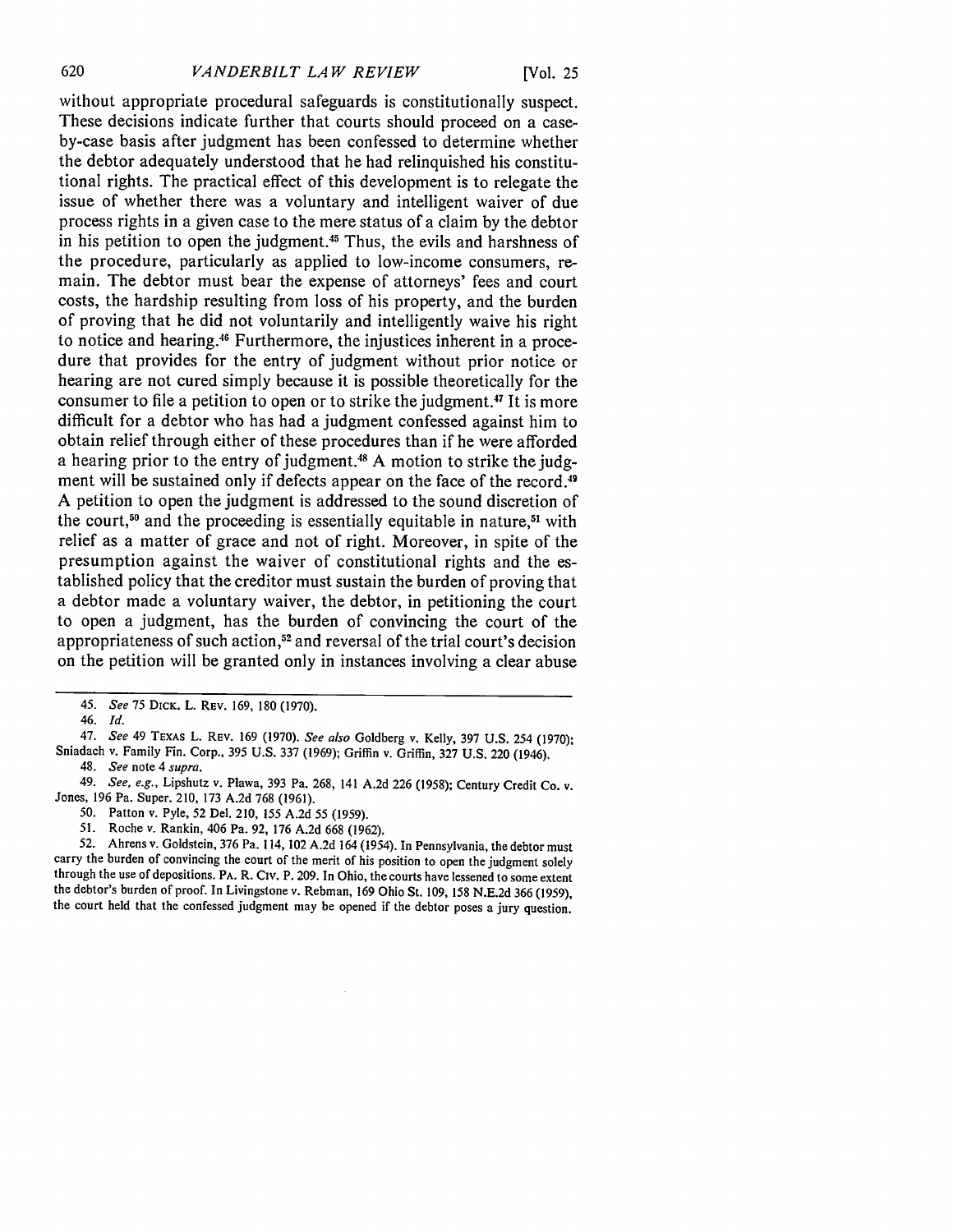**19721**

of discretion.53 In view of these limiting factors, the debtor's opportunity to be heard in his own defense can hardly be considered sufficient to satisfy the constitutional mandate that an individual not be deprived of his property without due process of law. Since neither the Ohio nor the Pennsylvania confession of judgment procedure provides a method for judicially determining whether a particular debtor knowingly and intelligently waived his fourteenth amendment rights, it would have been appropriate for the Supreme Court to declare these procedures violative of the due process clause.<sup>54</sup>

This conclusion of constitutional invalidity under the due process clause also may be reached by an application of the *Sniadach* rationale to the cognovit note issue. Although the language used by the Court in *Sniadach* clearly indicates that the import of that decision was restricted to prejudgment garnishment of wages, logic compels the interpretation that *Sniadach* requires a meaningful hearing before an individual may be deprived of *any* significant property interest by having a judgment confessed against him. There is no apparent justification for refusing to extend *Sniadach's* garnishment rationale to the taking of other kinds of property.5 The procedural schemes involved in confessing judgments are sufficiently similar to prejudgment garnishment procedures to warrant application of the same considerations,<sup>56</sup> and the hardships imposed upon a debtor in a confession of judgment situation are no less onerous than those inflicted upon an individual whose wages are garnished prior to the entry of a judgment against him. Therefore, the underlying reasons for declaring prejudgment garnishment statutes unconstitutional should apply with full force to confession of judgment procedures. Thus, under the *Sniadach* principle, a balancing of the individual's interest in not being deprived of his property without an appropriate hearing against the government's interest in judicial economy and the dubious interest of creditors in retaining self-executing foreclosure devices necessarily results in a conclusion that the individual's interest should prevail and, therefore, that confession of judgment provisions should be declared unconstitutional per se as violative of the due process clause.<sup>57</sup>

Another plausible theory for striking down confession of judgment

<sup>53.</sup> Wilson Laundry Co. v. Joos, 200 Pa. Super. **595,** 189 A.2d 917 (1963).

*<sup>54.</sup> See* Osmond v. Spence, 327 F. Supp. 1349 (D. Del. 1971).

*<sup>55.</sup> See* note 4 *supra.*

<sup>56.</sup> *Id.*

**<sup>57.</sup>** *See* note 24 *supra.* In Goldberg v. Kelly, 397 U.S. 254 (1970), the Court engaged in a similar balancing process and found that the individual's interest in not having welfare benefits terminated without a prior hearing outweighed the state's interest in summary action and in reducing administrative expenses.